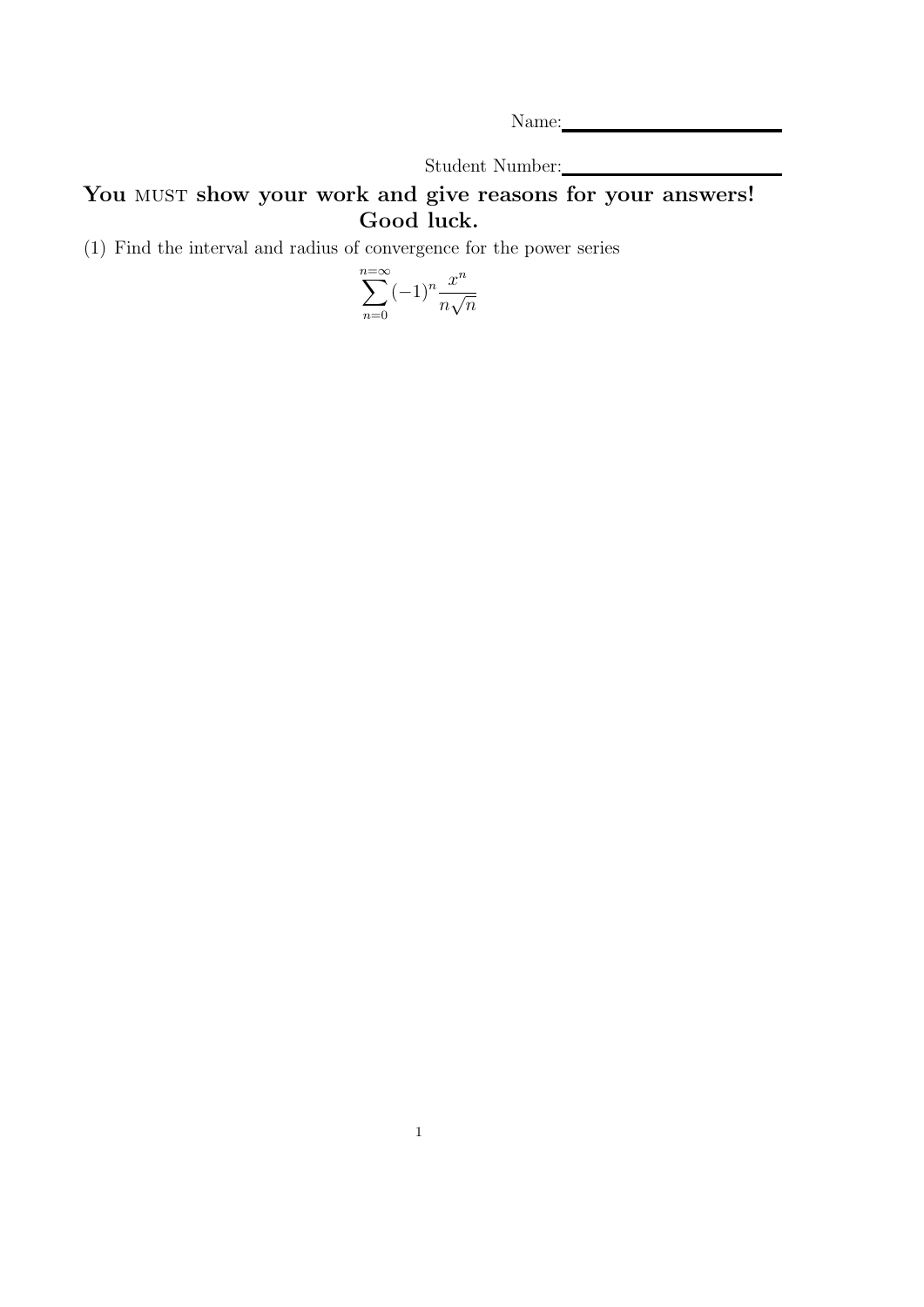(2) Find the power series for the function  $f(x) = \ln(x + 1)$  centered at  $a = 0$ . What is its radius of convergence?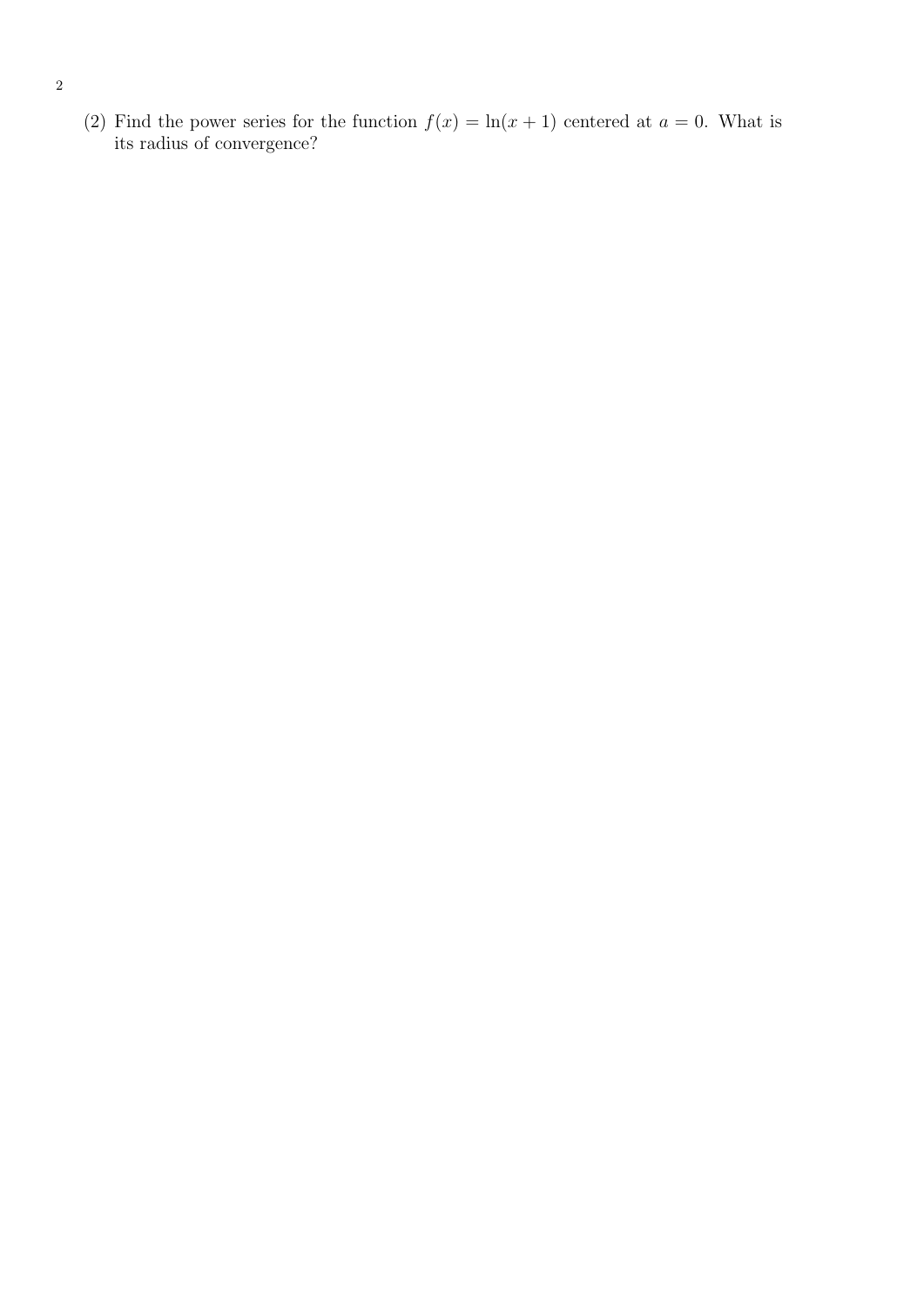(3) Given that  $sin(x) = \sum_{n=0}^{\infty} (-1)^n \frac{x^{2n+1}}{(2n+1)!}$  find a power series for  $\frac{sin(x)}{x}$  and use it to evaluate  $\int_0^{1/10}$  $\frac{\sin(x)}{x}$  with an error less than 10<sup>-6</sup>.

(4) Test the series for convergence: (a)  $\sum_{n=0}^{n=\infty} (-1)^n \frac{n}{n+1}$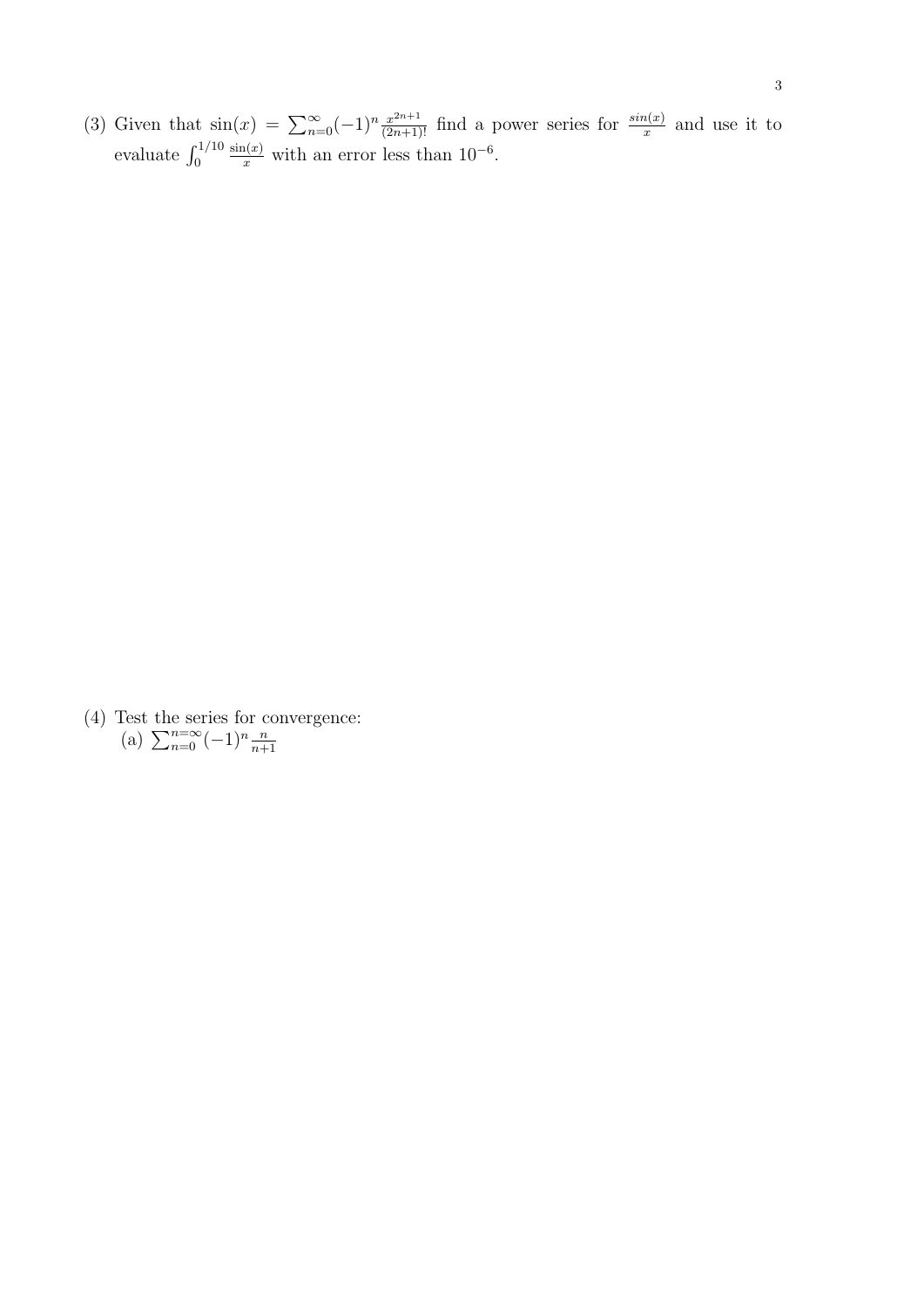(b) 
$$
\sum_{n=0}^{n=\infty} \frac{\arctan(n)}{n^2+1}
$$

(5) Find the limit of the sequence  $a_n = \frac{\ln(n)}{n}$  $\frac{(n)}{n}$ .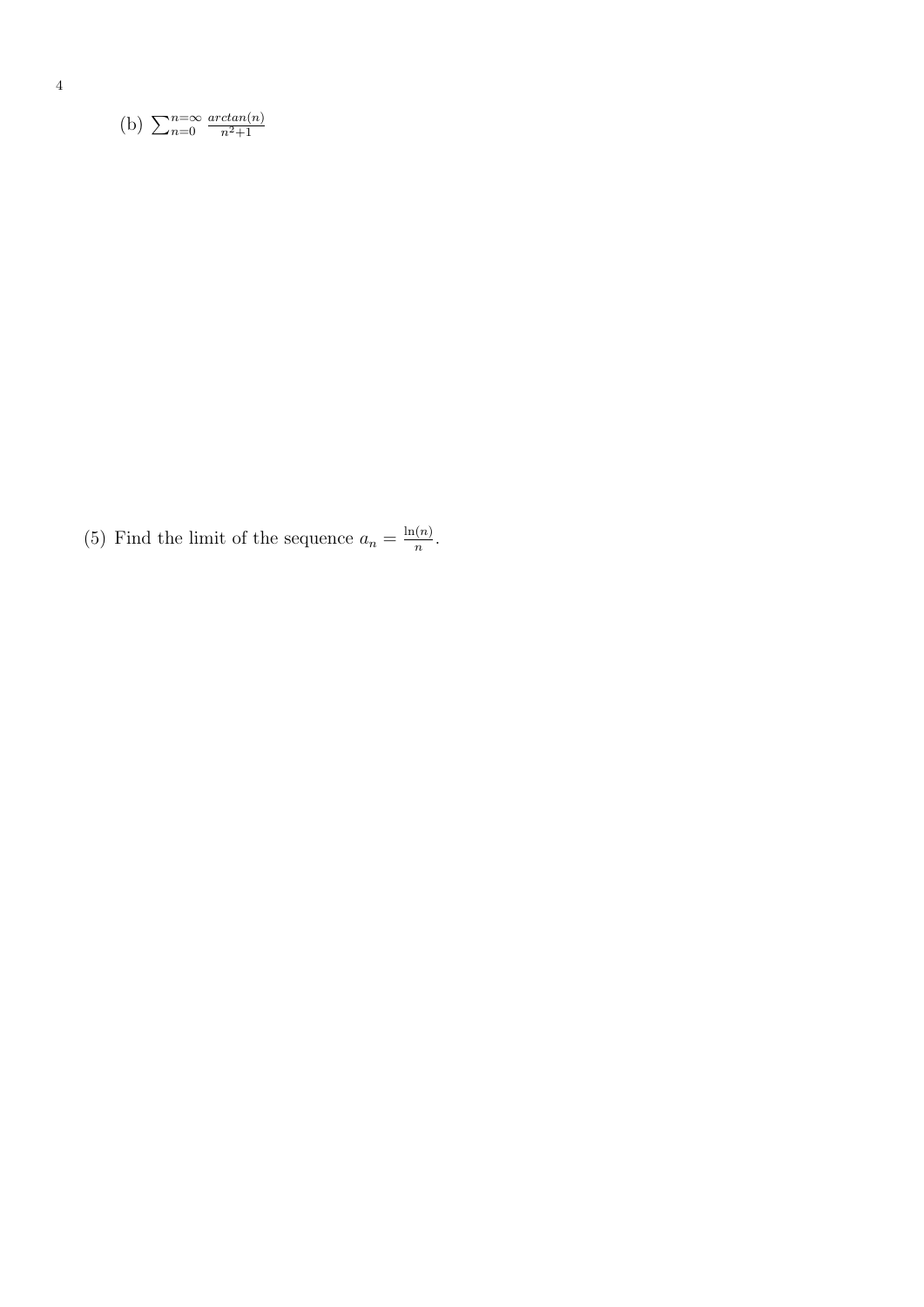Name:

Student Number:

## You MUST show your work and give reasons for your answers! Good luck.

(1) Find the interval and radius of convergence for the power series

$$
\sum_{n=2}^{n=\infty} (-1)^n \frac{x^n}{\ln(n)}
$$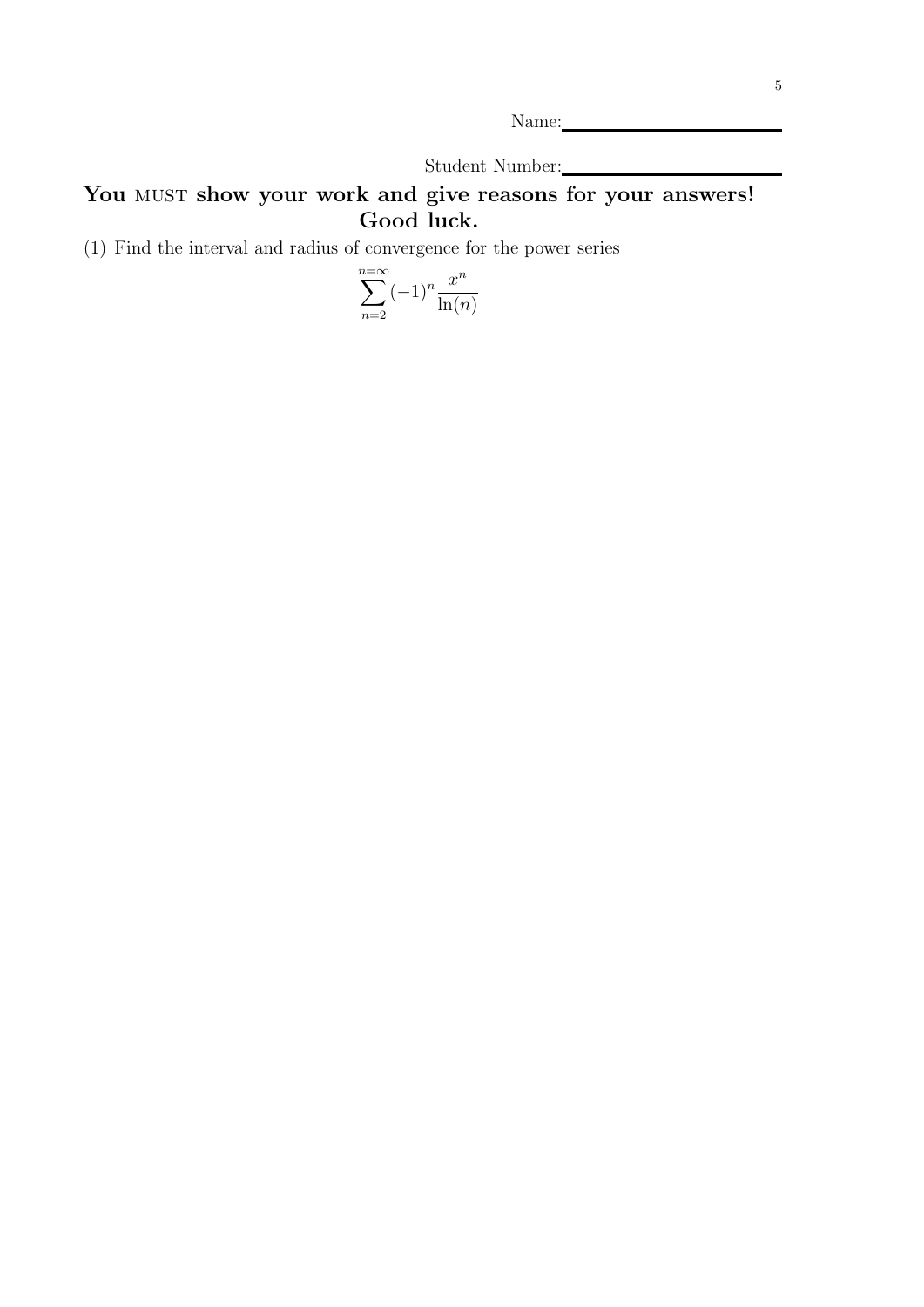(2) Find the power series for the function  $f(x) = \arctan(x)$  centered at  $a = 0$ . What is its radius of convergence?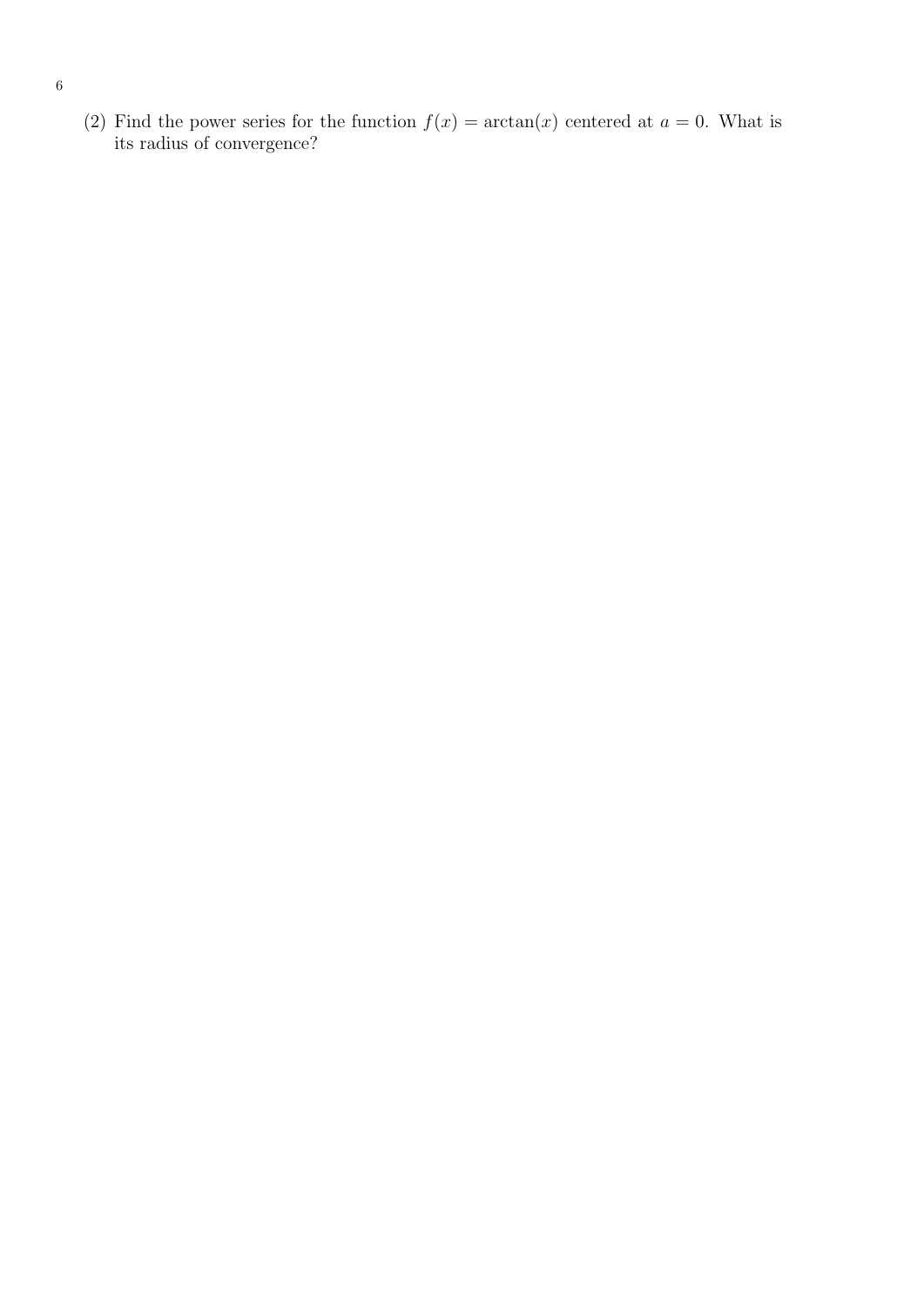(3) Given that  $\cos(x) = \sum_{n=0}^{\infty} (-1)^n \frac{x^{2n}}{(2n)!}$  find a power series for  $x^2 \cos(x)$  and use it to evaluate  $\int_0^{1/10} x^2 \cos(x) dx$  with an error less than 10<sup>-6</sup>.

(4) Test the series for convergence: (a)  $\sum_{n=0}^{n=\infty} (-1)^n \arctan(n)$